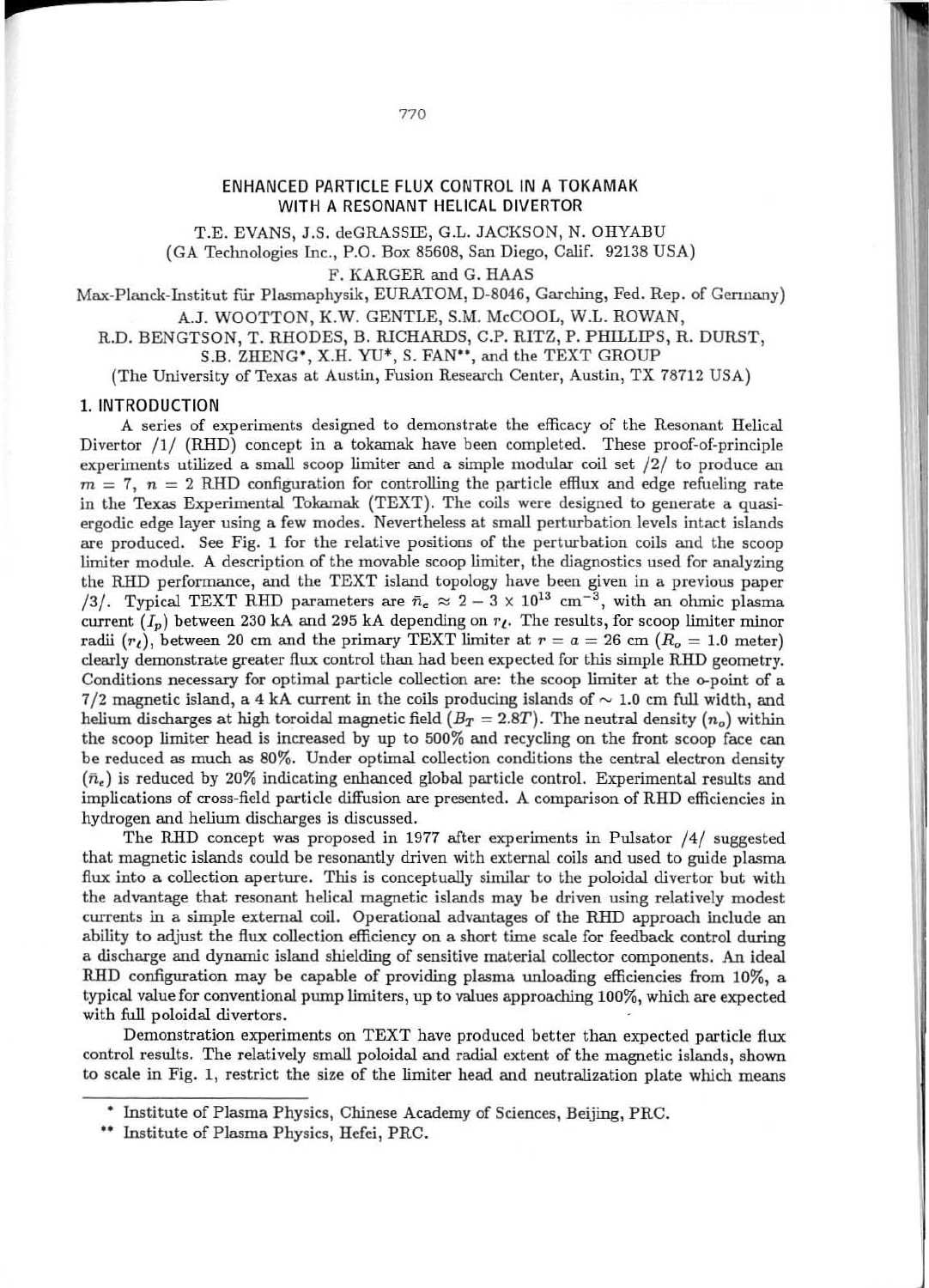that particles must make many toroidal circuits before transiting an island and striking the neutralizer. In high cross-field diffusion dominated discharges the full benefit of coherent island RHD flux control mechanisms are lost to local effects which dominate near the limiter. Extreme raclial diffusion washes out the island effects completely. In this limit the RHD concept has little or no useful purpose in terms of flux control. Although the TEXT configuration is somewhat less than ideal with its small radial island widths and closely spaced multiple mode resonances, (see Fig. 1), the experiments demonstrate very large improvements in the scoop collection efficiency during RllD operation. The increase in efficiency is so dramatic that additional mechanisms must be invoked to explain the rapid circulation of particles around the islands. The case shown in Fig. 1 implies that particles must make about 10 toroidal circuits in order to travel from the inner 7/2 island separatrix to the outer separatrix where they will be collected by the limiter. This corresponds to a toroidal transit length of  $~60$  meters or roughly a 1 ms transit time. In TEXT  $D_r \approx 10^4$  cm<sup>2</sup>/sec gives an average radial diffusive velocity  $\langle v_r \rangle_{diff} = \langle \Delta r \rangle_{diff}/t = 3$  cm/ms. Thus radial diffusion carries particles across the primary resonant islands faster than it takes them to make a normal island circuit assuming only parallel flow. The effective rate of circulation can be increased if the island o-points are at a different potential than the separatrix. 50 V/cm radial island electric fields have been observed on CSTN-11 /5/ with externally imposed magnetic islands and would provide a sufficient  $E \times B$ island circulation velocity to compensate for the effect of radial diffusion and explain the large efficiency increases which are observed with the TEXT RHO.

## 2. FlUX CONTROL RESULTS FROM THE RHD DEMONSTRATION ON TEXT

In the demonstration experiments on TEXT a measure of the effectiveness of the RHD is obtained from neutral density measurements behind the scoop limiter head. During the steady state RHD period, a parallel particle flux  $\Gamma_{\parallel} \propto n_i v_{\parallel}$  enters the scoop aperture, hits the neutralizer and is collected for measurement as neutral gas in the scoop chamber. When the helical current is pulsed (typically with a pulse length of several hundred milliseconds) any neutral density change in the scoop chamber reflects a change in  $\Gamma_{\parallel}$ .

The typical data signature of interest is a drop in the recycling light on the limiter face with a corresponding rise in the scoop chamber neutral density as  $q_{\ell} \left( \equiv q_{cyl} \left| 1 + \frac{\epsilon^2}{2} \gamma \right| \right)$ , the safety factor on the scoop limiter face, nears 7/2. Here  $\epsilon = r_{\ell}/R_o$  and  $\gamma = 2(\Lambda - 1) + (\Lambda - 1)^2 + 3$ account for the reduced plasma size and toroidal effects with  $\Lambda = \beta_p + \ell i/2$ . These signatures are consistently observed with 20 cm  $\leq r_{\mathcal{U}} \leq 24$  cm and with the helical coil current  $(I_H^-)$  phased to produce a fundamental  $m/n = 7/2$  island o-point on the limiter head. Figure 2 shows the neutral density time response. Figure 2(a) shows  $n_{o}^{H}$  for a hydrogen discharge with  $r_{\ell} = 24$  cm while 2(b) shows  $n_e^{He}$  for a helium discharge with  $r_t = 22$  cm. As  $q_t$  increases through 3.3,  $n_o^{H}$ goes up by approximately a factor of two.  $\delta n_o(q_t)$  is clearly a resonant phenomenon. Given a plasma density of  $\bar{n}_e = 4 \times 10^{13}$  cm<sup>-3</sup> this increase in scoop neutrals corresponds to roughly 2.5% of the total plasma ions. A reduction in the recycling source at the face of the scoop limiter accounts for an additional loss of fueling. Although the exact nature of this change in recycling is complex we expect that an increase in recycling takes place inside the scoop chamber as flux is diverted away from the face into the aperture.

The combined effect of enhanced particle flux collection with loss of limiter face refueling are shown in Fig. 3. A multi-chord FIR laser interferometer is used to obtain plasma density profiles,  $n_e(r)$ , just prior to the  $I_H^-$  pulse (*i.e.*, at  $t = 300$  ms), and at four subsequent times during the  $I_{\overline{H}}$  pulse. Figure 3(a) shows the  $n_e$  profiles during the RHD pulse at  $t = 345$  ms, 465 ms, 390 ms, and 428 ms respectively. Shown in Fig. 3(b) are the time evolution of  $\bar{n}_e$  and the  $H_{\alpha}$  light from the scoop limiter face. These results are from a hydrogen discharge which had a  $n_o^H$  response similar to that shown in Fig. 2(a). A  $n_e(r)$  profile modification occurs as the scoop collection efficiency is increased and the scoop limiter recycling begins to drop. This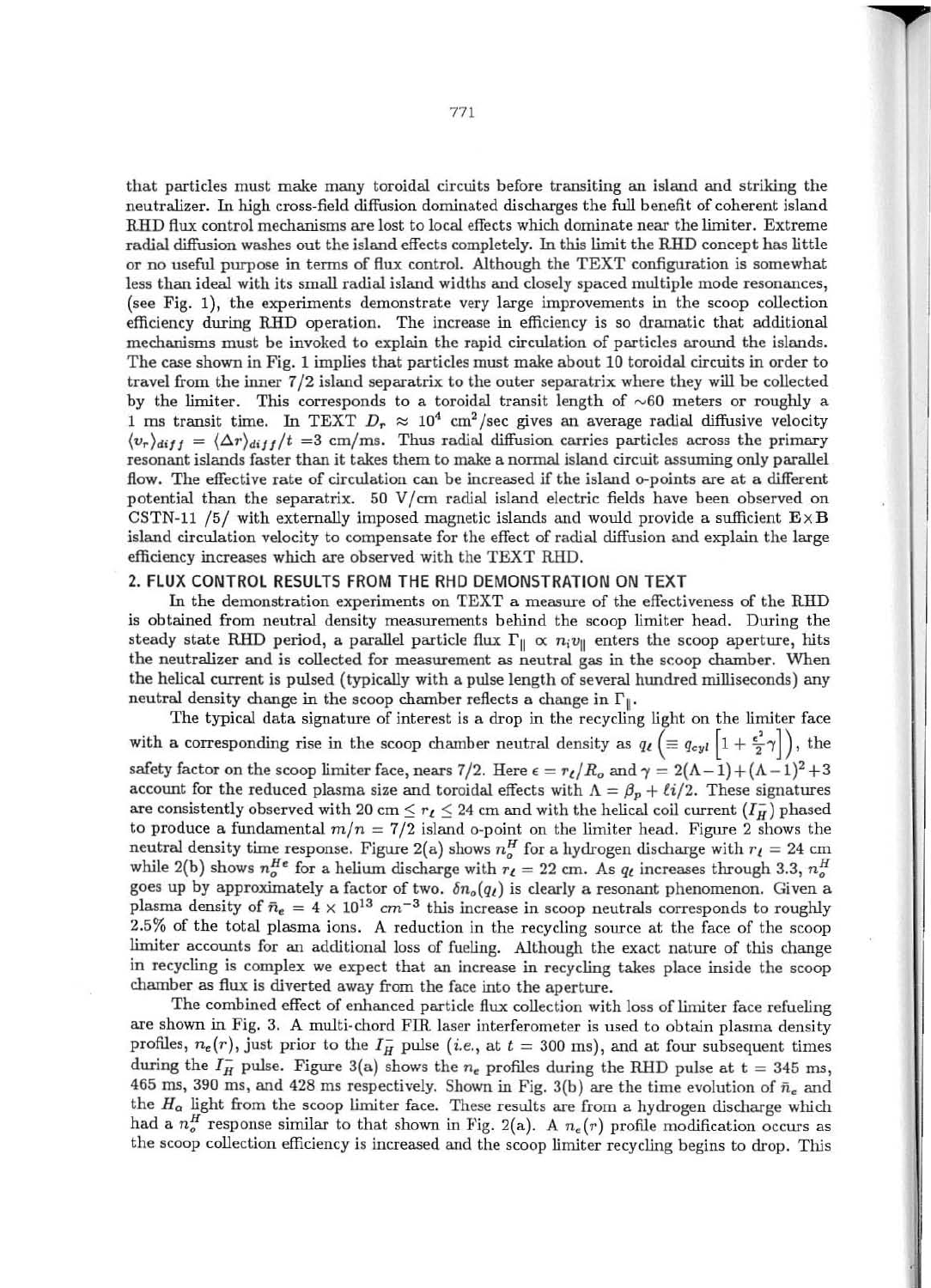causes a decrease in  $n_{eo}$ , the central electron density, with relatively little change in the shape of the  $n_e(r)$  profile. One-quarter of 20% reduction in  $n_{eo}$  is accounted for with the increased flux collection of the scoop limiter while the remainder is due to a drop in the limiter face recycling and a reduction in the particle confinement time due to a partial ergodization of the edge  $/6/$ .

# 3. COMPARISON OF RHO EFFICIENCY IN HYDROGEN AN HELIUM DISCHARGES

RHD induced neutral density increases in the scoop limiter chamber are observed for both hydrogen and heliwn discharges. Typically the increase in the scoop efficiency is more pronounced for heliwn, in some cases a 500% increase is observed. The best results in hydrogen are limited to slightly better than 100%. Figure 2(b) shows a typical RHD induced  $n_a^{\text{He}}$  increase. This may be compared with the results shown in Fig. 2(a) for hydrogen. Figure 2(a) shows data for  $I_H = 3$  kA while Fig. 2(b)  $I_H = 5$  kA. Allowing for differences in  $r_\ell$  in these two cases and the perturbation field intensity decay typical of our  $m = 7$  coils there remains a slight difference between the optimal  $I<sub>H</sub><sup>-</sup>$  for hydrogen and that for helium discharges. The difference in  $I_{\rm H}$  may be related to a difference in the radial diffusion coefficients  $(D_{\rm r})$  for hydrogen and helimn.

As yet data on the radial diffusion coefficients  $(D_r)$ , scrapeoff layer widths  $(\lambda_n)$ , and particle confinement times  $(\tau_p)$  for these two species is incomplete. Relatively complete electron temperature profiles have been measured and measurements of  $\tau_p$  in hydrogen and deuterium have been regularly obtained. These  $\tau_p$  measurements indicate a  $m^{1/2}$  /7/ scaling suggesting that a factor of two increase in  $\tau_p$  from hydrogen to helium may be reasonable. All the data now support a model which indicates that the flux steering capacity of the RHD configuration depends strongly on *Dr.* 

#### 4. CONCLUSION

The effectiveness of the RHO concept for enhanced particle flux control has been demonstrated on TEXT. Different RHD efficiencies have been found for hydrogen and helium discharges. These differences are believed to be related to the diffusion coefficient,  $D_r$ , as well as variations in other discharge parameters. Correlations with other parameters are being investigated both experimentally and with nwnerical particle transport simulations. Enhanced island circulation velocity due to radial electric fields in the island and  $E \times B$  drift can explain the better than expected efficiency of the RHD on TEXT. The full potential of the RHD awaits demonstration on a large auxiliary heated tokamak using an optimized perturbation coil to generate coherent islands of width  $\sim 0.1$  a.

# ACKNOWLEDGEMENTS

Work supported in part by the *V.S.* Department of Energy Contracts DE-AC05-78ET-53043 and DE-AC03-84ER53158.

## REFERENCES

- /1/ F. Karger and K. Lackner, *Phys. Lelt.* 61A (1977) 385.
- /2/ N. Ohyabu, J. S. deGrassie, *et* al., *Nud. Fusion* 25 (1985) 1684.
- /3/ T. E. Evans, J. S. deGrassie, G. L. J ackson, N. Ohyabu, J. *Nud. Mater.* 145-147 (1986) 812.
- /4/ F. Karger, et al., in: 5<sup>th</sup> Conf. on Plasma Phys. and Contr. Nuclear Fusion Research, Tokyo, 1974, IAEA-CN-33/PD-2; F. Karger, *et al.*, in: 6<sup>th</sup> Conf. on Plasma Phys. and Contr. Nuclear FUsion Research, Berchtesgaden, 1976, IAEA-CN-35/A-7.
- / 5/ S. Takamura, N. Ohnishi, H. Yourada and T. Okuda, *Phys. Fluids* 30, 144 {1987}.
- /6/ A. J. Wootton, R. D. Bengston, *et al.*, in:  $11^{th}$  Inter. Conf. on Plasma Phys. and Contr. Nuclear Fusion Research, Kyoto, lAEA-CN-47/ A-11l-6.
- /7/ W. L. Rowan, private communication.